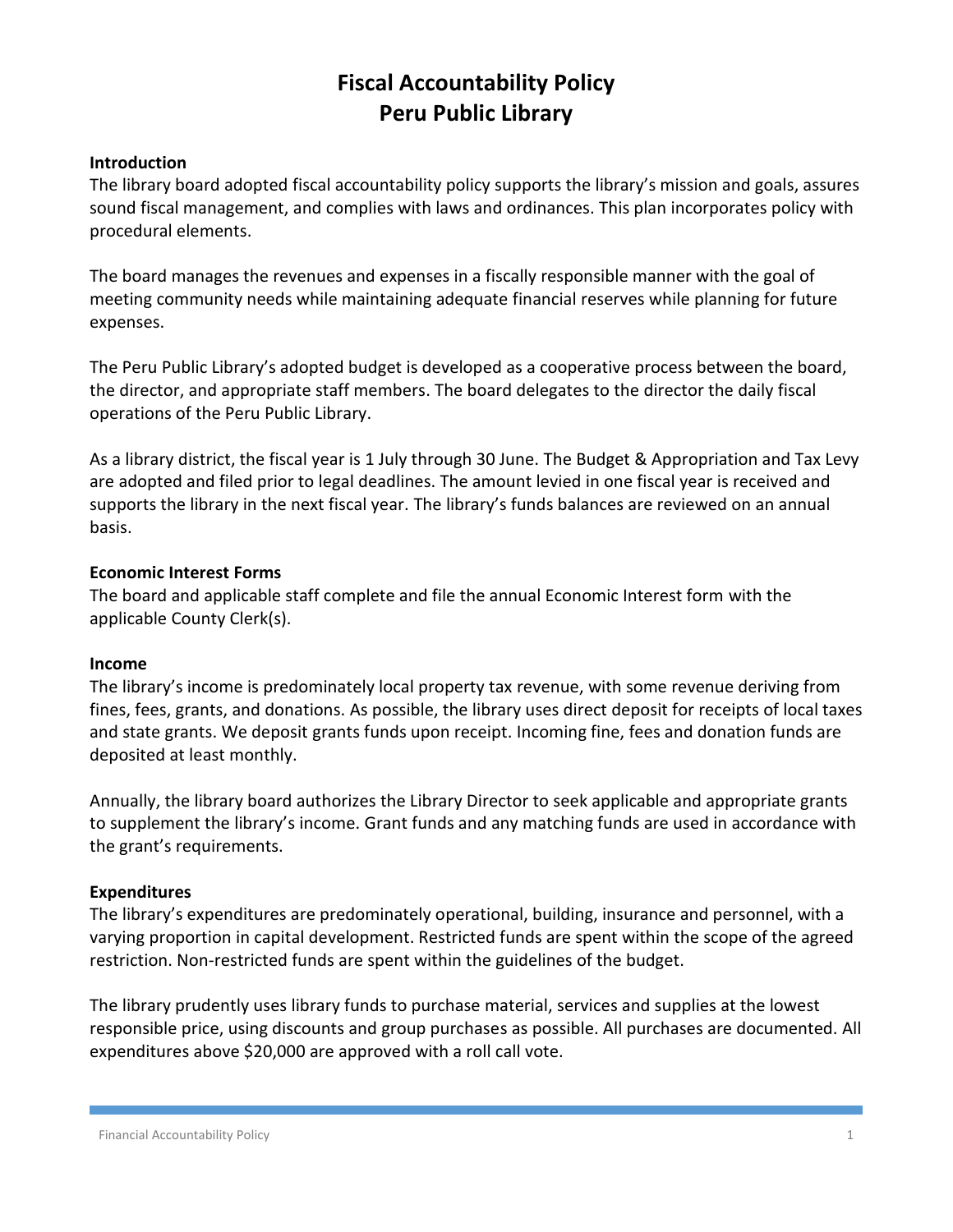The Board approves Library expenditures at the monthly meeting. If a board meeting does not have a quorum or there is not a scheduled meeting to approve bills, the Library Director is authorized to pay regular ongoing bills with board acknowledgement made at the next regular board meeting. (moved here from other locations)

## **Payments**

The preferred manner of payment of library expenditures is ACH, then paper check, lastly wire transfer. The assistant director or library director are authorized to make payment of approved bills. When paper checks are used, two authorized signatures are required. The Board Treasurer, Board President, and/or Library Director are authorized signatories.

## **Reports and Records**

On a monthly basis, the Library Director presents written reports on library operations to the Board of Trustees. These reports include information on finance, library usage, matters of personnel, collection development, and programming in addition to other relevant and pertinent information.

The financial reports indicate the financial position of the library with the status of each budgetary line item including budgeted amount, receipts, monthly and year-to-date expenditures and remaining budget anticipations.

Vendor files, bank statements, and other financial documentation are securely kept for appropriate time periods as required by audit, comptroller, financial best practices, and the Illinois Local Records Act.

#### **Audit**

The library abides by state law and fiscal recommendations regarding financial audits. Proposals should be solicited every 7 to 10 years from three or more firms qualified to conduct a governmental audit for Peru Public Library.

#### **Deposits**

The Library Director or designee is authorized to make deposits into appropriate library accounts. Such deposits include, but are not limited to, the deposit of accumulated fees and fines, gifts, donations, grants and tax receipts. The library's property tax revenue is direct deposited by the county clerks.

The Library Director or Assistant Director is authorized to transfer funds from one library account to another library account to ensure balances are sufficient for bill payment.

# **Authority to Spend**

The Library Director has authority to make all necessary and reasonable purchases and payments for the library. The Library Director may delegate library-related purchases to appropriate staff members.

The Library Director of the Peru Public Library has authority to spend:

up to \$5,000.00 on any budgeted item without prior board approval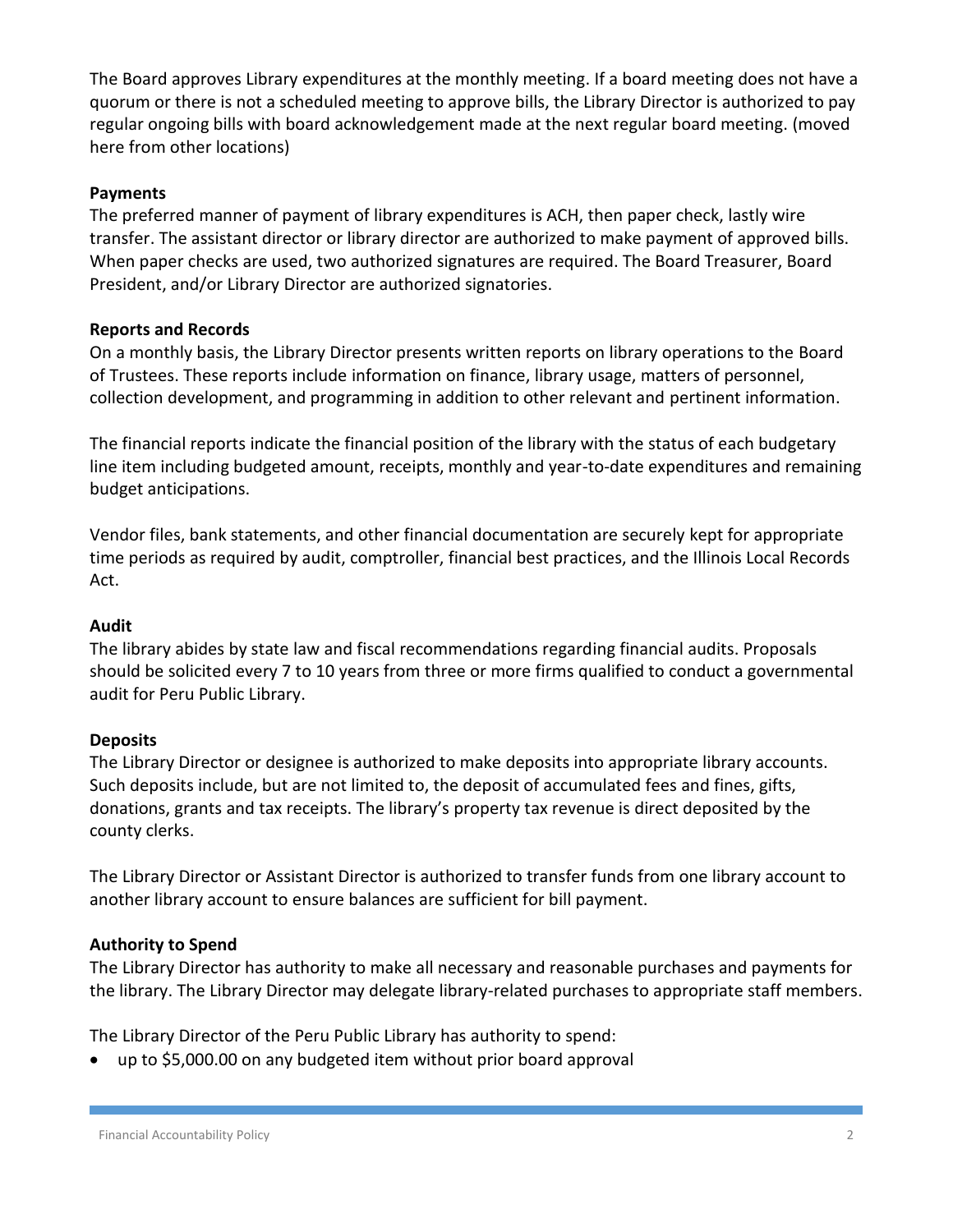- between \$5,001.00 to \$24,999.00 on an item with the prior approval of the full board without a formal bid
- in excess of \$25,000.00 only after completing the formal bid process outlined in the Illinois Compiled Statutes (105 ILCS 5/10-20.21)
- in case of extreme emergency up to \$12,000.00 with the approval of two library board officers

#### **Purchasing**

All purchases for goods and services for the Library are authorized by the Library Director through established procedures.

#### **Bids and Quotes**

When constructing buildings, renovating, repairing, or improving the existing library facility, erecting an addition to the library facility, or purchasing the necessary equipment for the library where the cost is over \$25,000, the Board will advertise for bids and award the bid to the lowest responsible bidder. (75 ILCS 16/40-45).

For other purchases for services, materials, equipment, or supplies, other than professional services, with a value greater than \$5,000, three or more competitive quotes will be sought, as feasible.

#### **Credit Cards**

The Peru Public Library has a credit card for library-related expenses and purchases. The Library Director determines which staff members are issued a physical card on the account. Only library-related expenses and purchases may be charged to the library's credit card account. Receipts are submitted to the Library Director for approval.

#### **Reimbursement**

With Library Director approval purchases by staff, mileage travel by staff or board and other authorized miscellaneous expense are reimbursed. Receipts must accompany the request.

#### **Surplus Property**

The Library disposes of any real and personal property in accordance with 75 ILCS 16/30- 55.32.

#### **Donations**

#### **Restricted and Unrestricted**

Donations are deposited into the library's general fund until used. Restricted funds may be placed into the Supplement Services Fund.

#### **Supplemental Services Fund**

The library's supplemental fund is based on donations, memorials and bequests. The library uses the Supplement Services Fund for special projects, such as matching funds for grants and major renovations, expansions of the library building or as determined by the library board. See the Supplemental Services Fund policy.